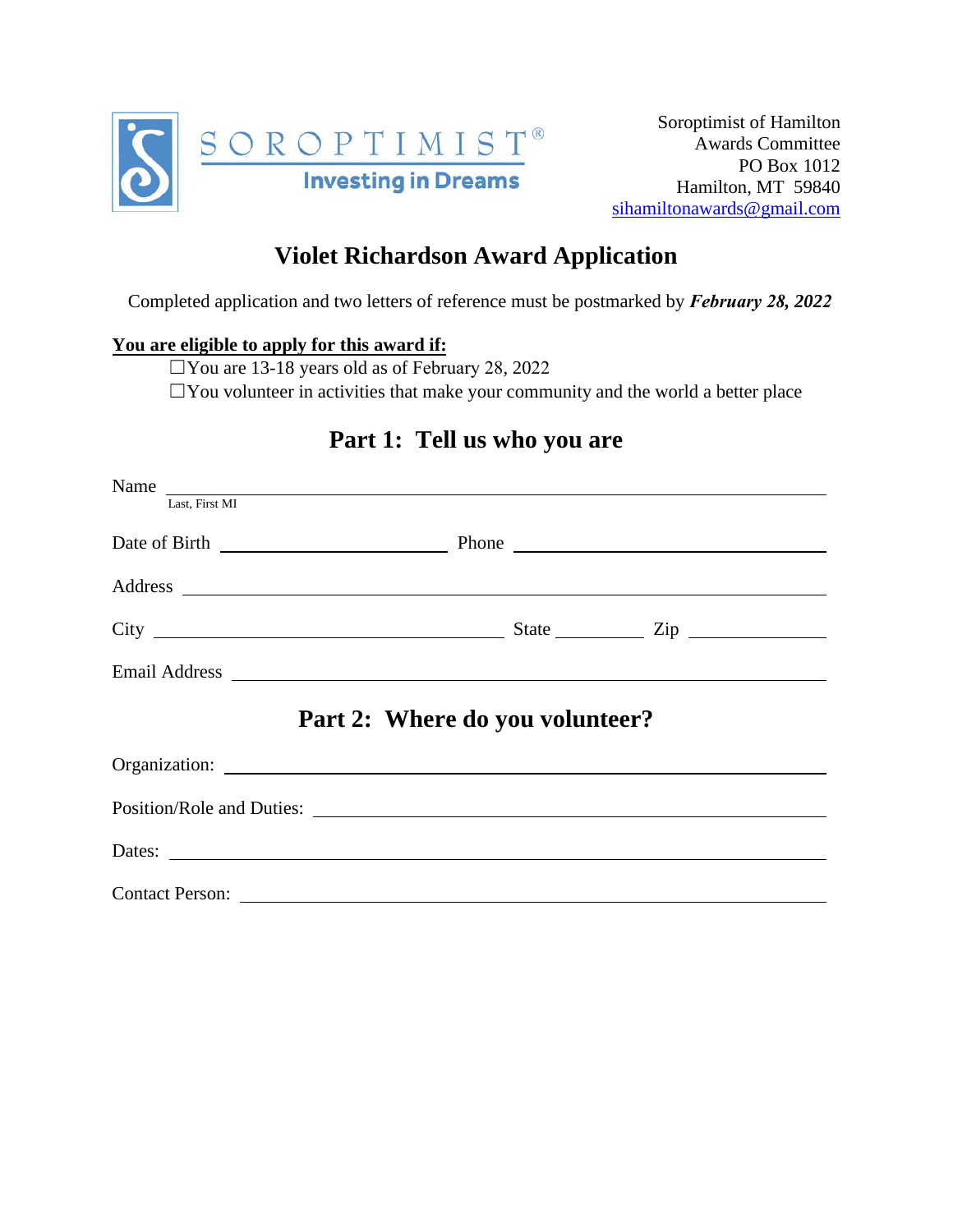## **Part 3: Your Story**

In the space provided, please provide an essay describing where you volunteer and why. Describe the goals of the organization and its impact on the problem(s) it addresses. What is your role in the organization? What have you accomplished as a volunteer?